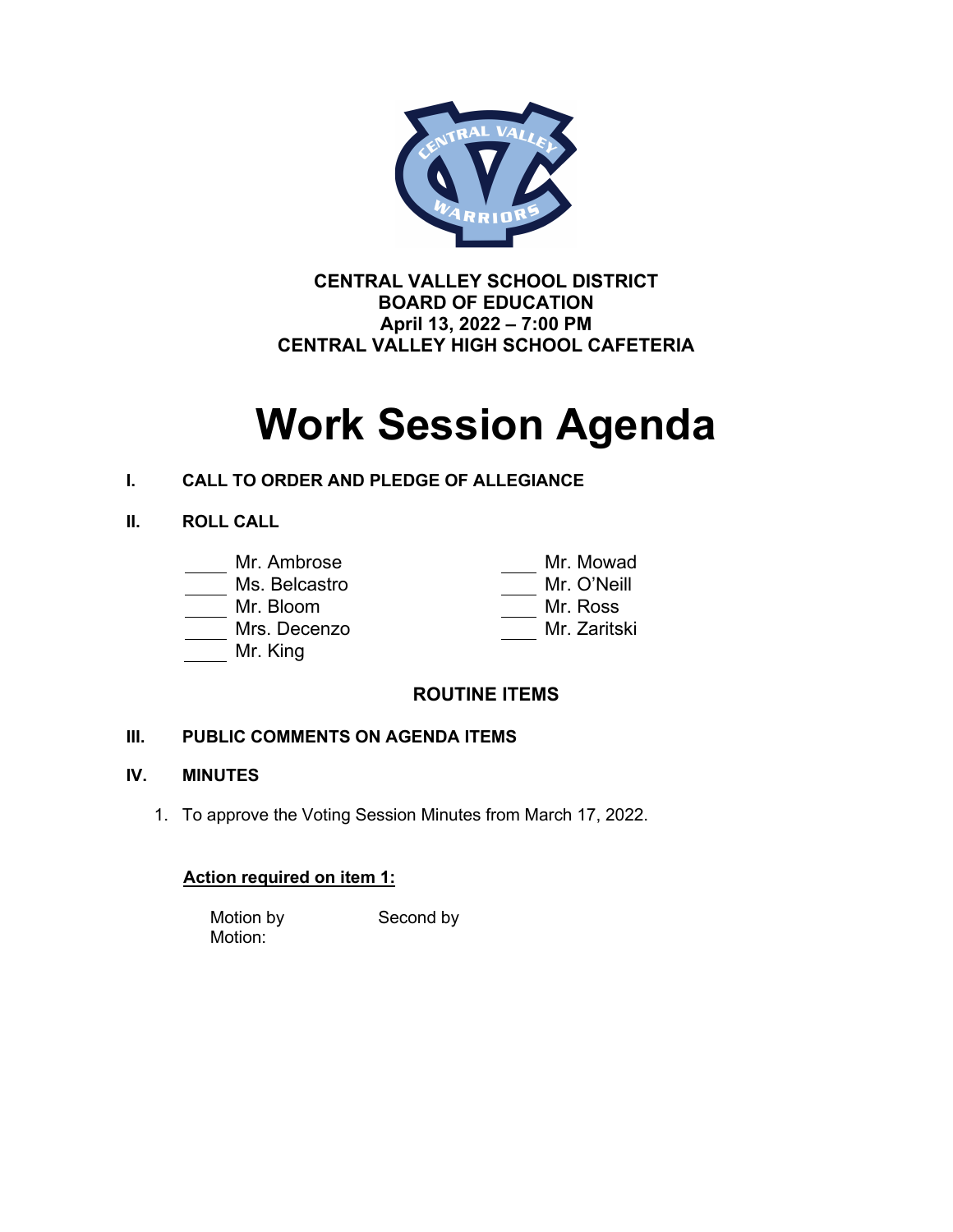### **TREASURER'S REPORT – Mr. King, Treasurer**

### **BUSINESS ITEMS**

- 1. The following bills and reports are submitted for approval:
	- A. PAY BILLS --
	- 1. Confirm the March 2022 General Fund Payments in the amount of \$1,580,767.95.
	- 2. Confirm the March 2022 Cafeteria Fund Payments in the amount of \$71,027.28.
	- B. REPORT --
	- 1. To approve the March 2022 Berkheimer Report.

### **Action required on item 1:**

Motion by Second by Motion:

# **AGENDA ITEMS**

### **A. BOARD/POLICY ITEMS – Ms. Belcastro, Chairperson**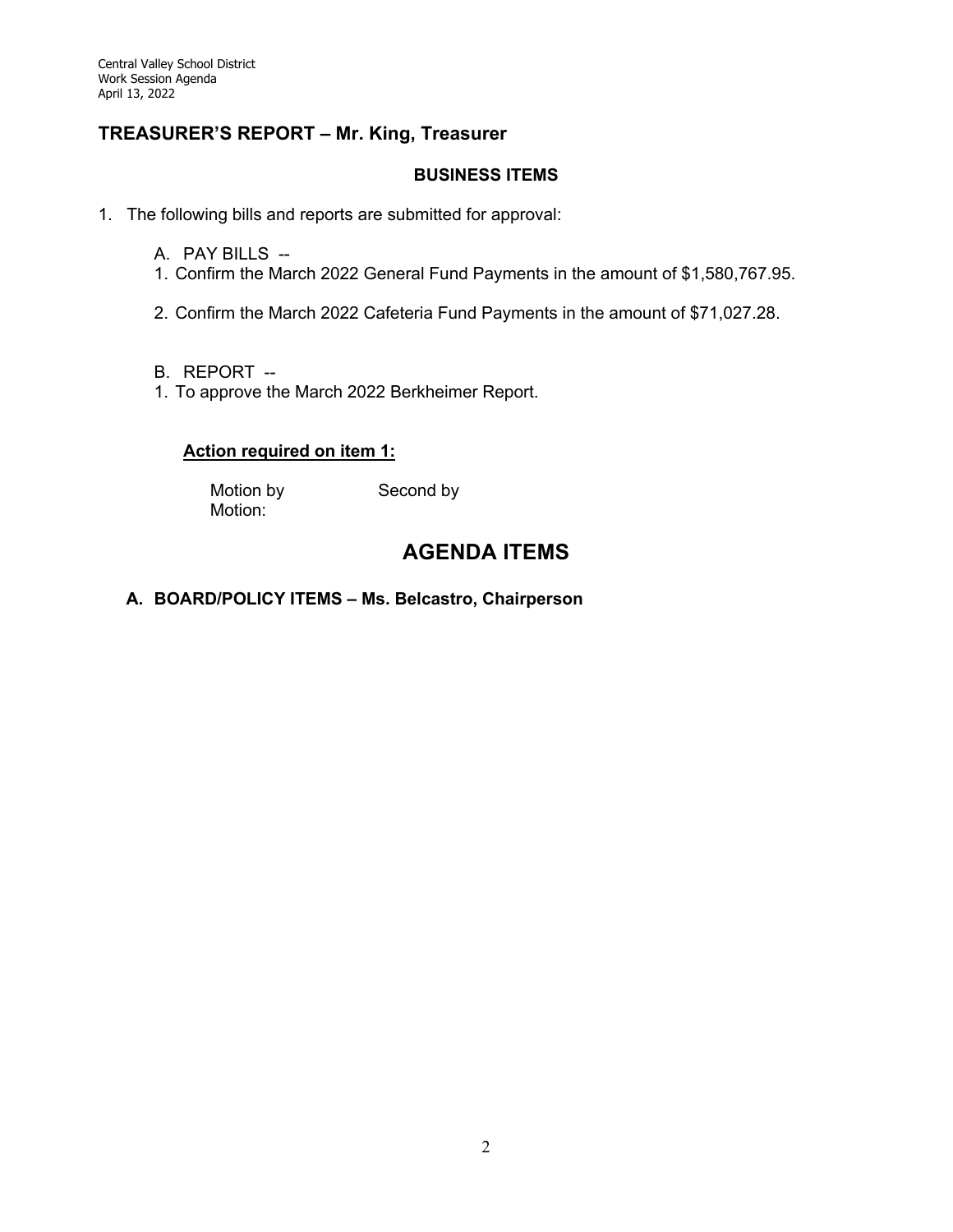Central Valley School District Work Session Agenda April 13, 2022

# **B. NEGOTIATION ITEMS – Mr. O'Neill, Chairperson**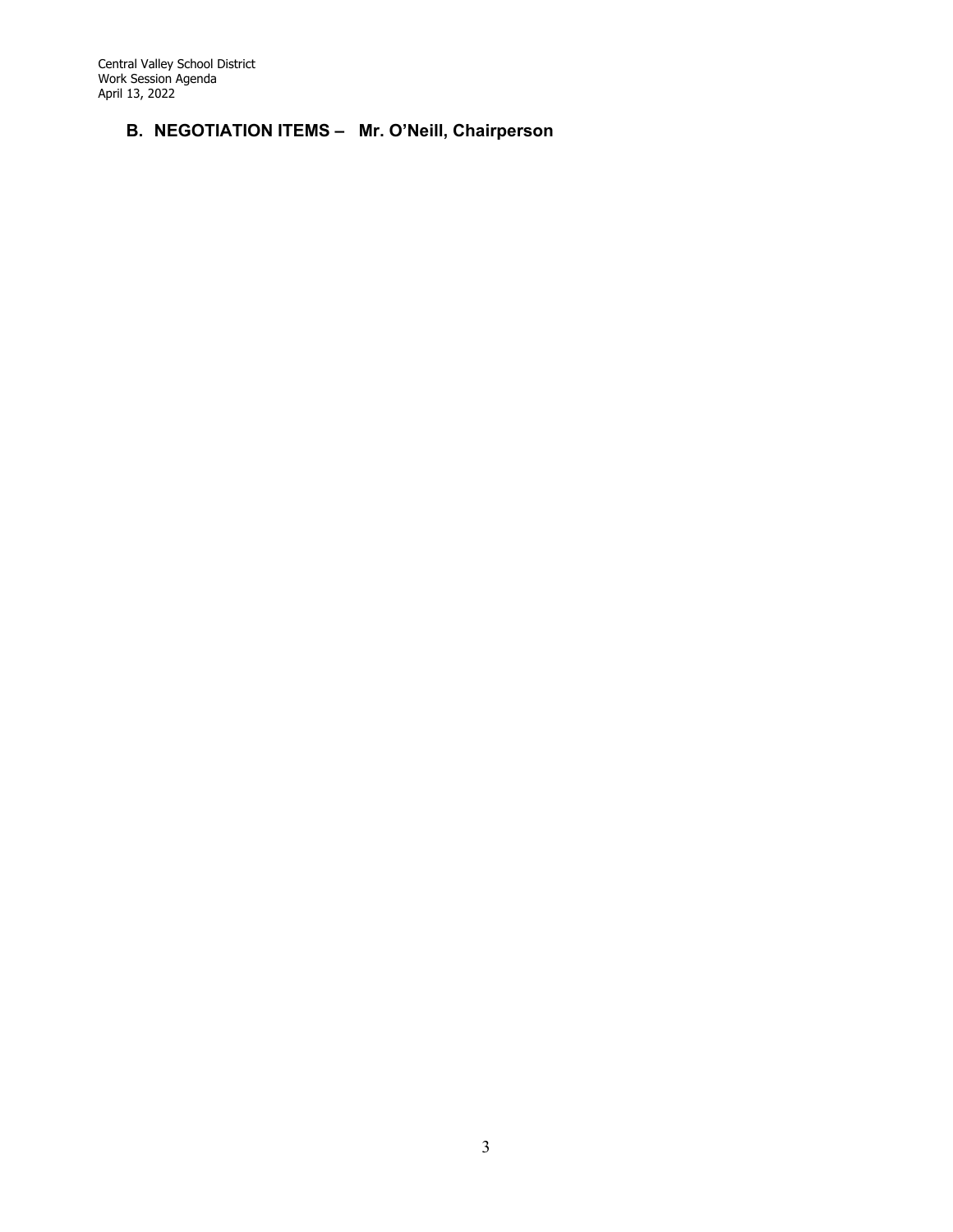### **C. EDUCATION ITEMS – Mr. Ross, Chairperson**

1. To approve/confirm the released time/staff development requests:

| <b>Conference – Location</b>                         | <b>Individual</b>            | Date                  |
|------------------------------------------------------|------------------------------|-----------------------|
| <b>BCASL Meeting, BVIU</b>                           | BethAnn Pohl                 | 4/7/2022              |
| PSHA Convention, Pittsburgh                          | Elyse King & Courtney Mottes | 4/7 & 4/8/2022        |
| Academic Games National<br>Tournament, Knoxville, TN | Jason Miller                 | 4/22/2022 - 4/26/2022 |

### **Action required on item 1:**

Motion by Second by Motion: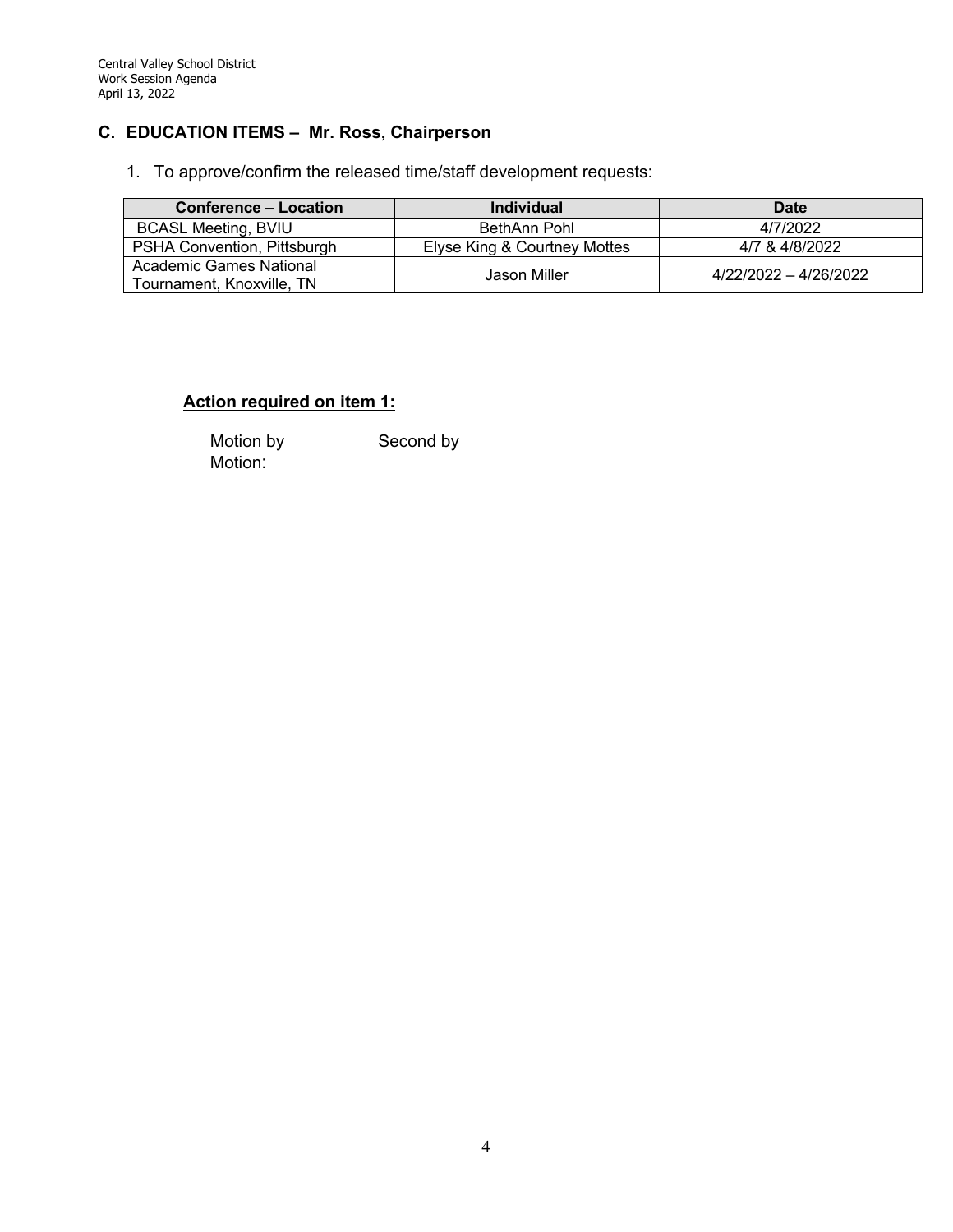Central Valley School District Work Session Agenda April 13, 2022

# **D. TECHNOLOGY – Mr. Mowad, Chairperson**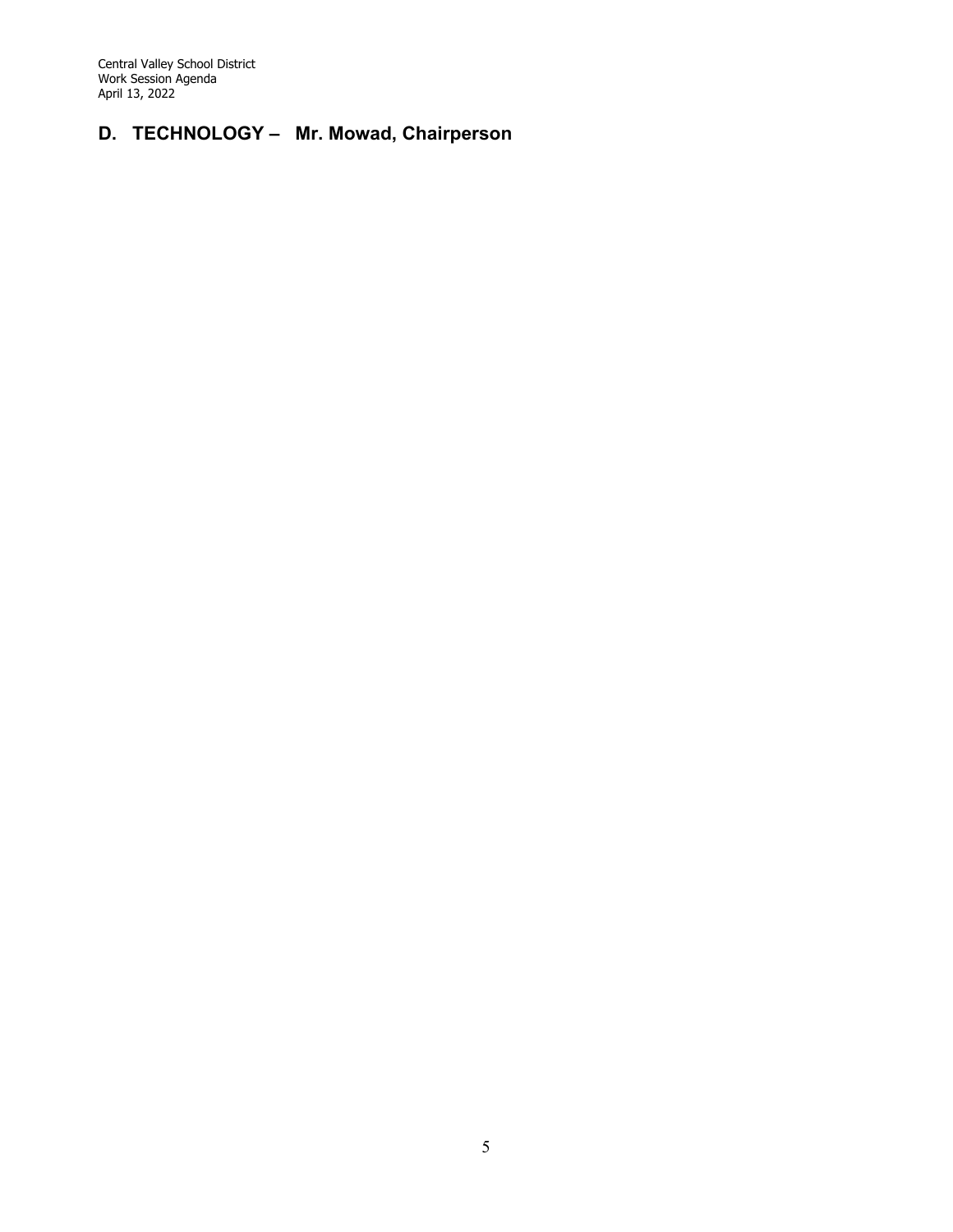# **E. ATHLETICS – Mr. King, Chairperson**

## **FYI** -

• The Athletic Committee is recommending the retention of the following winter coaches:

Girls' Basketball Chris Raso<br>Cheerleading Heather Sei Gymnastics Terri Gazda

Boys' Basketball Brandon Ambrose Cheerleading Heather Semovoski<br>
Swimming Larry Palochak Larry Palochak Kevin Mroz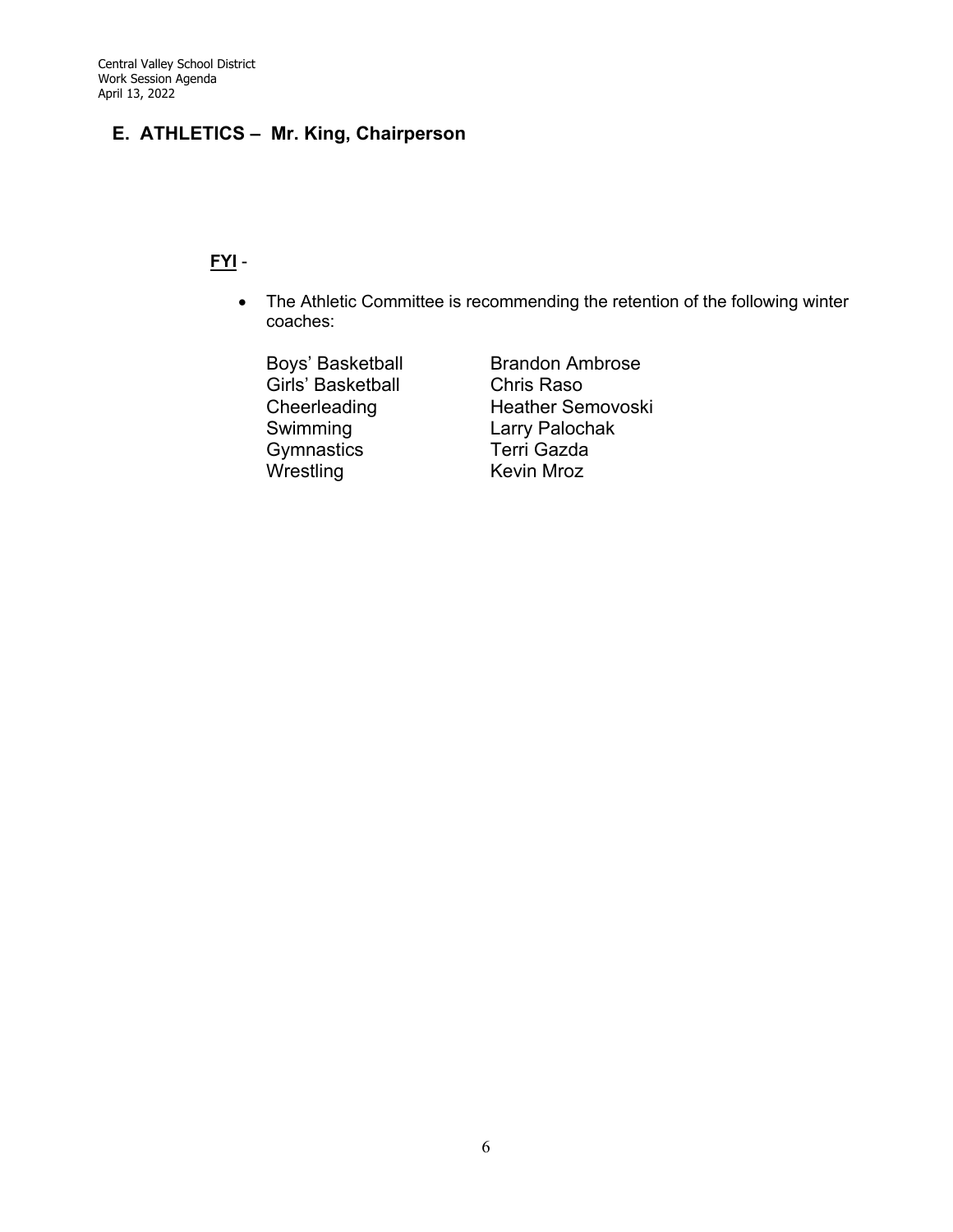### **F. EXTRA CURRICULAR ACTIVITIES – Mrs. Decenzo, Chairperson**

1. To grant final approval for eighth and ninth grade students participating in the honors curriculum to attend a trip to Gettysburg, PA; Sharpsburg, MD; Manassas, VA; Harpers Ferry, WV; and Sharpsburg, MD from May 11, 2022 through May 12, 2022.

#### **Action required on item 1:**

Motion by Second by Motion:

# **FYI – Field Trips**

| <b>Destination</b>                  | Group                                    | <b>Date</b>  |
|-------------------------------------|------------------------------------------|--------------|
| <b>Riverside HS</b>                 | <b>MS Gifted</b>                         | 4/12/2022    |
| Carnegie Mellon Univ., Hofbrauhaus, | <b>HS German Club</b>                    | 4/19/2022    |
| and Old Economy Village             |                                          |              |
| Carnegie Science Center, Pgh        | <b>TL Gifted</b>                         | 4/21/2022    |
| Geneva College, Beaver Falls        | <b>Special Olympics</b>                  | 4/22/2022    |
| Carnegie Science Center, Pgh.       | <b>First Grade</b>                       | 4/28/2022    |
| Brady's Run Park                    | MS CORE/8 <sup>th</sup> Grade Activities | 5/5/2022     |
| Living Treasures Park, New Castle   | Kindergarten AM                          | 5/13/2022    |
| Kennywood                           | Senior Class                             | 5/13/2022    |
| <b>Todd Lane</b>                    | HS Child Development Class               | 5/16/2022    |
| Living Treasures Park, New Castle   | Kindergarten PM                          | 5/16/2022    |
| Children's Museum of Pgh            | Grade 2 Group 1                          | 5/17/2022    |
| Children's Museum of Pgh            | Grade 2 Group 2                          | 5/18/2022    |
| Middle School                       | Grade 5 Learning Support                 | 5/17/2022    |
| <b>Antoline Park</b>                | Grade 7 Park Day                         | 5/31/2022    |
| PA State Trap Shooting Arena,       | HS Clay Target Team                      | 6/4-6/5/2022 |
| Elysburg, PA                        |                                          |              |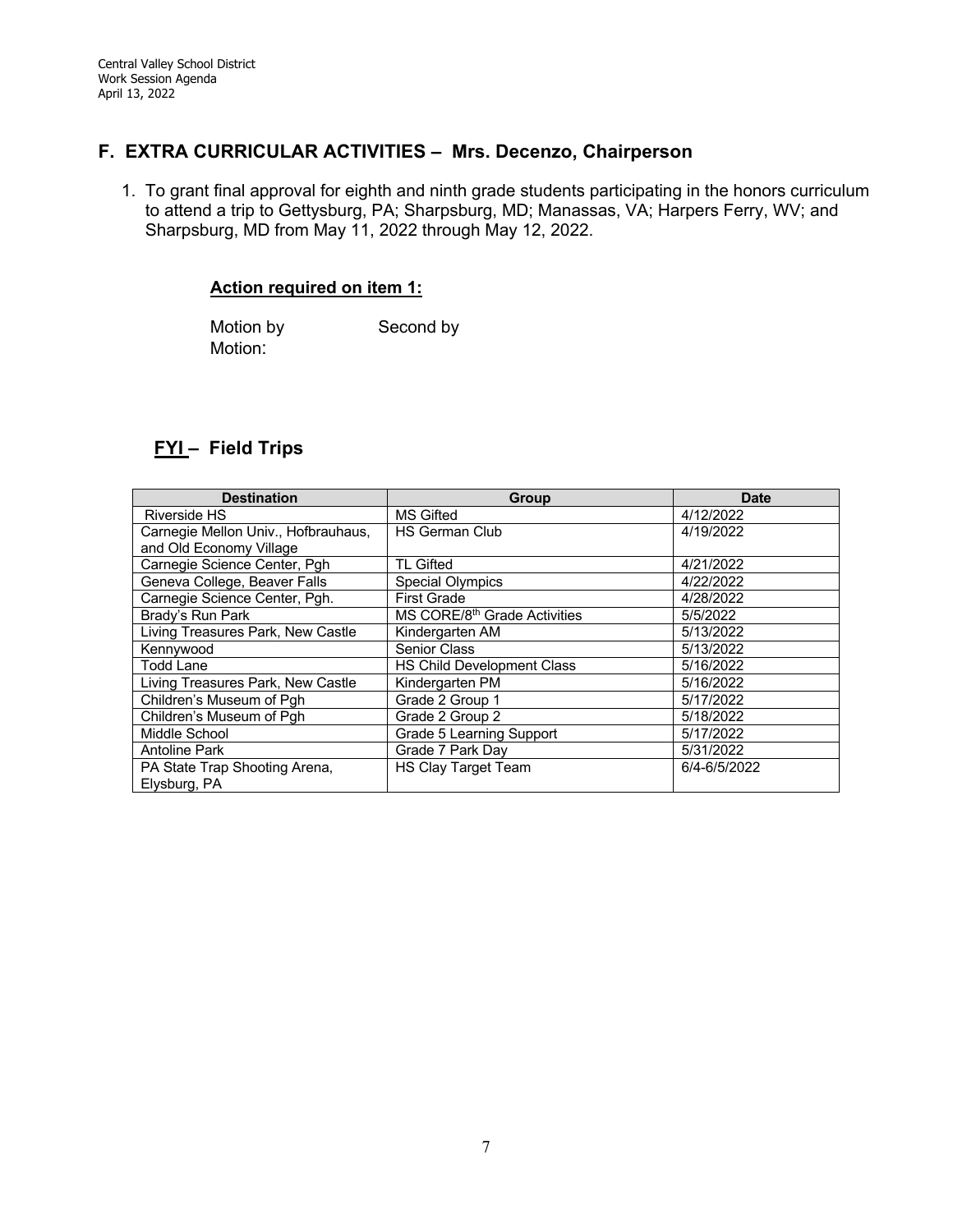# **G. BUILDINGS AND GROUNDS – Mr. Zaritski, Chairperson**

1. To approve/confirm the following Building Usage requests pending final approval from the Superintendent regarding the review of the Organizations Health and Safety Plan as well as Liability Waiver sign off.

| <b>Building</b>            | Organization                  | <b>Date</b>    | <b>Purpose</b>         |
|----------------------------|-------------------------------|----------------|------------------------|
| TL Gymnasium or            | <b>PTA</b>                    | 5/10, 5/11, 8  | After School Dances:   |
| Cafeteria                  |                               | 5/12/2022      | Grades 3, 4, & 5       |
| <b>TL Football Field</b>   | <b>CV Lil Warriors</b>        | $4/6/2022 -$   | Youth Football and     |
|                            |                               | 12/31/2022     | <b>Cheer Program</b>   |
| <b>HS Football Stadium</b> | CV Boys' Soccer Boosters      | 6/13-6/17/2022 | Soccer training        |
|                            |                               |                | Fundraiser             |
| <b>HS Auxiliary</b>        | <b>CV Volleyball Boosters</b> | 6/13-6/16/2022 | Fundraiser to increase |
| Gymnasium                  |                               |                | awareness for grades   |
|                            |                               |                | $3-6$                  |
| HS Gym and Auxiliary       | <b>CV Basketball</b>          | $6/20 -$       | <b>Triple Threat</b>   |
| Gym                        |                               | 6/23/2022      | <b>Basketball Camp</b> |
| <b>HS Football Stadium</b> | <b>Homeboys Foundation</b>    | 7/13-7/15/2022 | <b>Community Camp</b>  |

### **Action required on item 1:**

Motion by Second by Motion: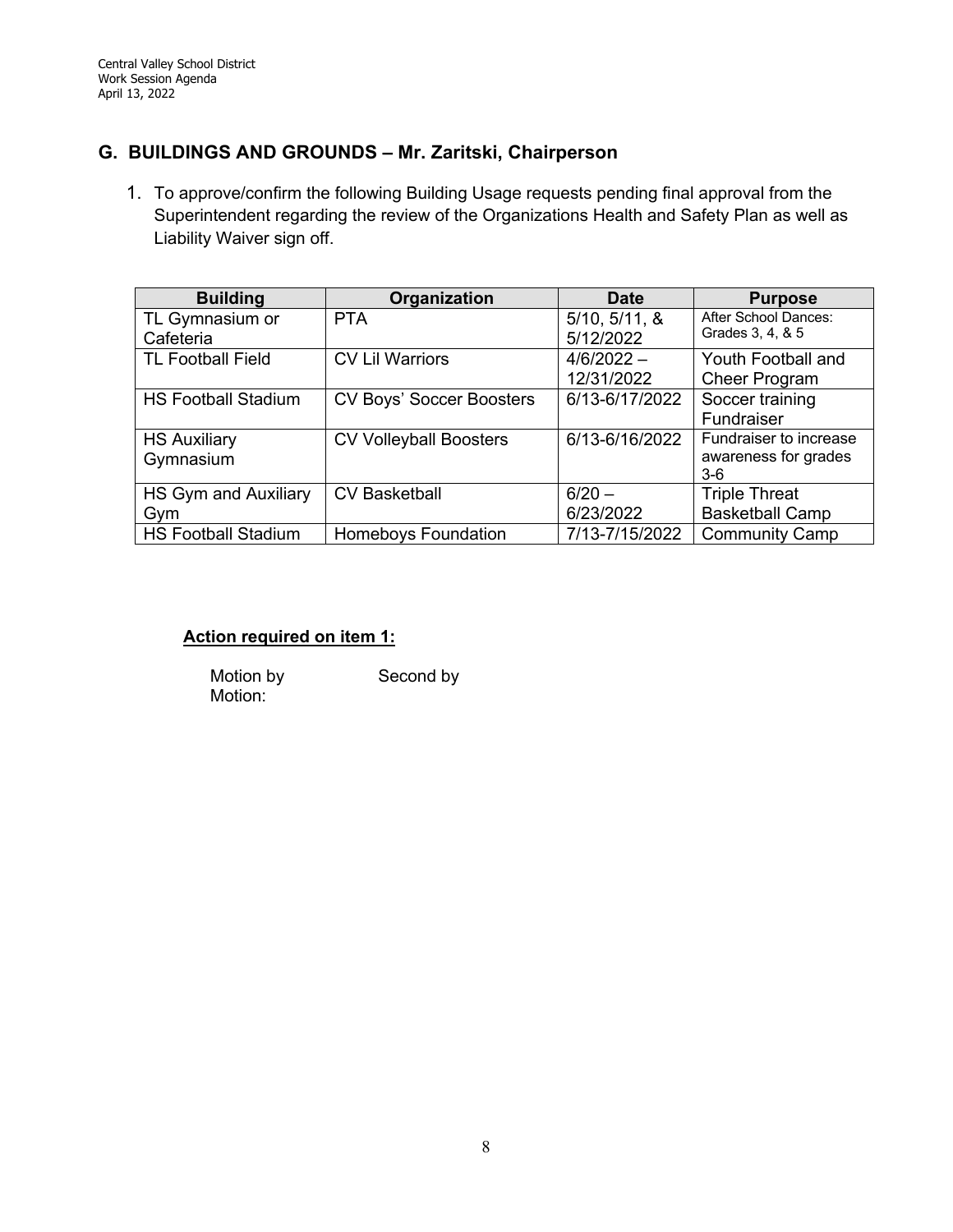# **H. PERSONNEL ITEMS – Mr. Bloom, Chairperson**

- 1. To approve additions to the 2021-2022 Substitute List pending receipt, review, and acceptance of all clearances.
- 2. To approve an FMLA leave request for an Education Support Professional Employee from April 25, 2022 through July 18, 2022.

#### **Action required on items 1 and 2:**

Motion by Second by Motion